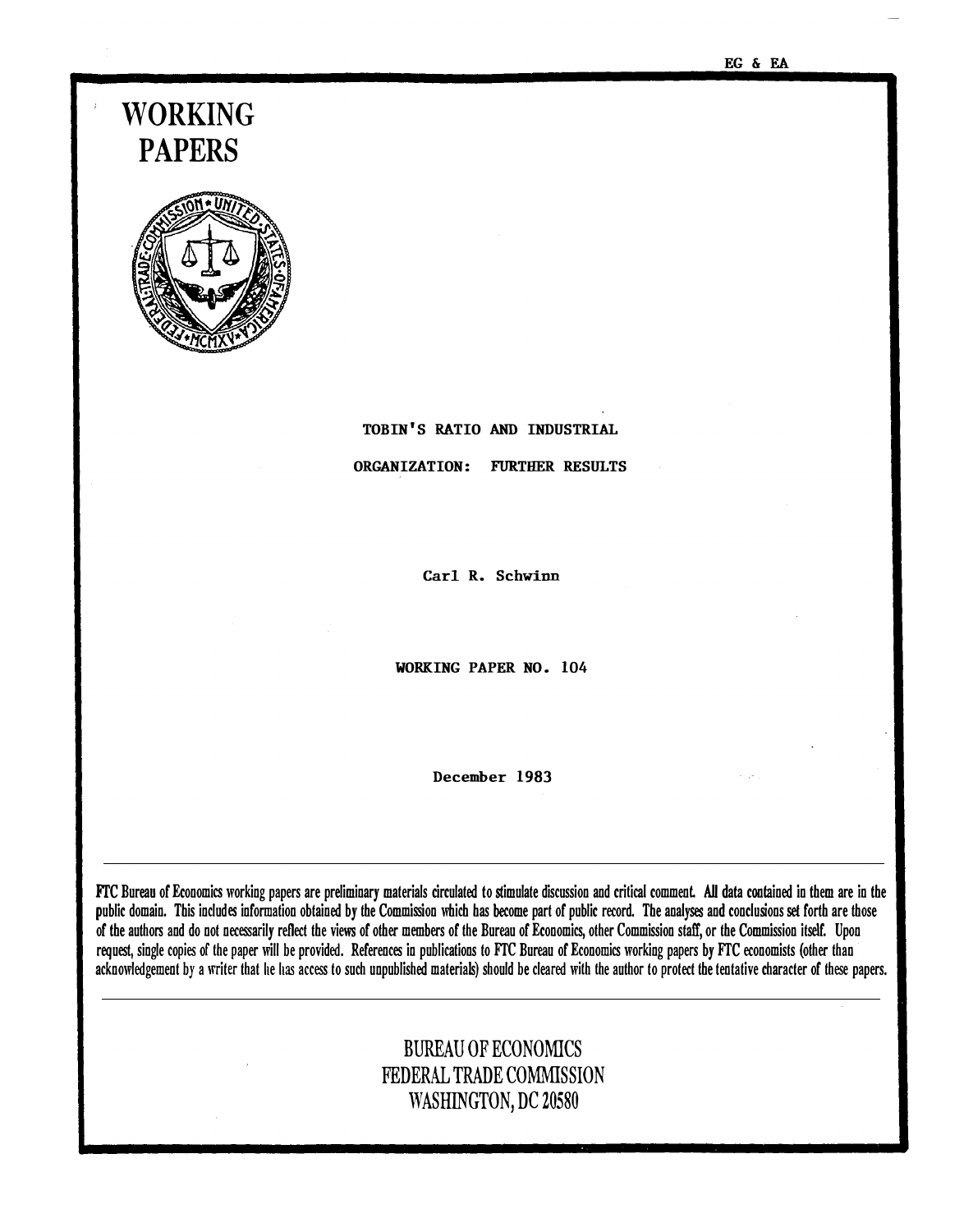Tobin's g Ratio and Industrial

 $\sim$   $\sim$ 

Organization; Further Results

THIRD DRAFT

Carl R. Schwinn

Bates College

I would like to thank John Hilke and David Ravenscraft for helpful comments on an earlier draft. The views expressed here are those of the author and not necessarily those of the staff of the Federal Trade Commission or any of its members.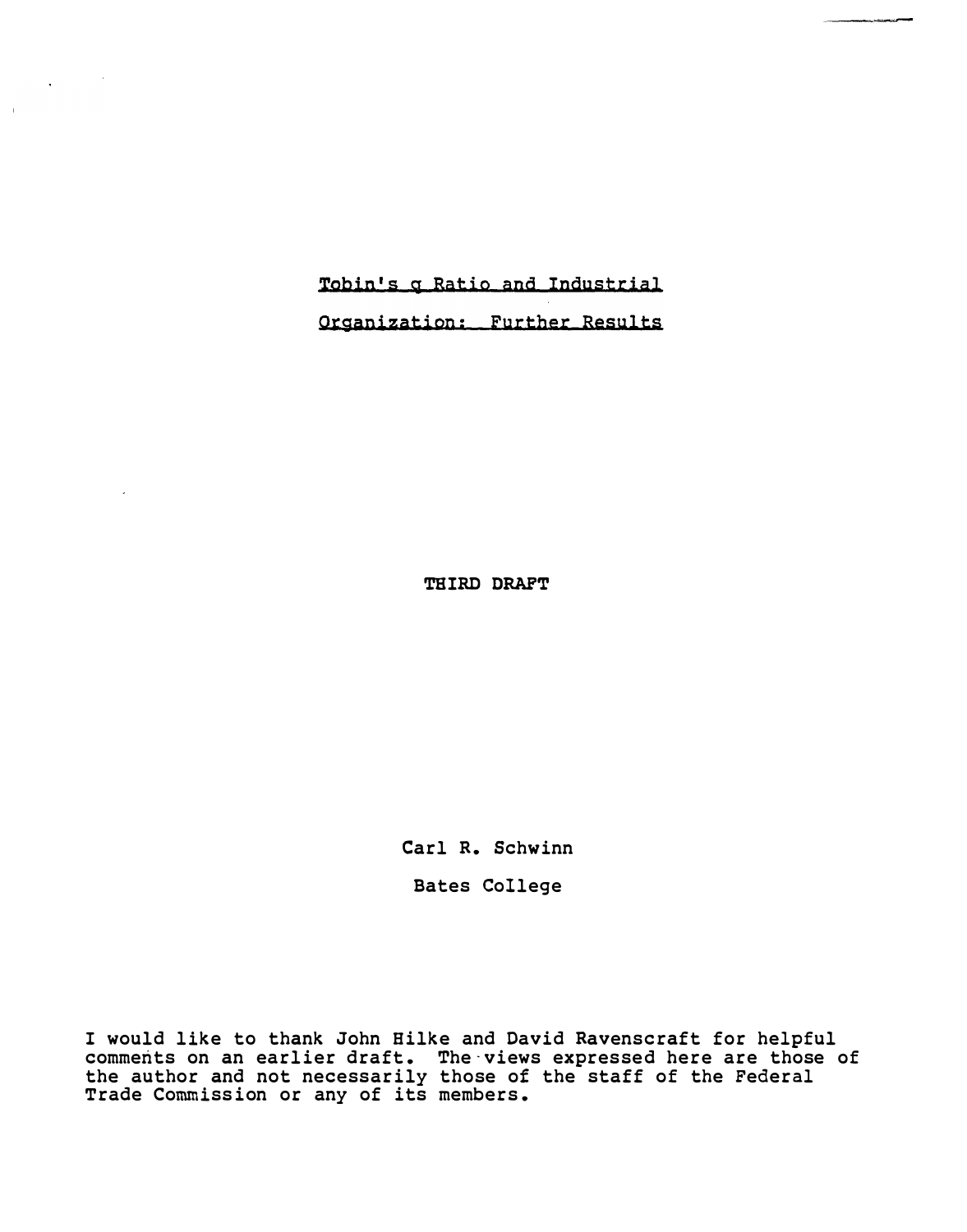#### I. Introduction

A recent article by Lindenberg and Ross (1981) analyzed the use of Tobin's q as a measure of the upper bound of monopoly rents earned by firms.l/ Tobin's q is defined to be the ratio of a firm's market value to the replacement cost of the firm's assets. Lindenberg and Ross CLR) provide statistical evidence that suggests the value of Tobin's q is positively and significantly related to the firm's monopoly power as measured by an estimate of the Lerner index. In contrast, Tobin's q was positively, but insignificantly related to a weighted average of the 4-firm concentration ratios for the industries in which the firm competes. They stress, however, that their "results are subject to the usual caveats concerning data availability and quality, and improvements in these areas would greatly aid future research.  $2/$ 

The evidence reported here suggests that the 4-firm concentration ratio, when measured more accurately, gains in statistical significance. More importantly, measures of intangible capital and market share are significant determinants of Tobin's q, but a measure of risk is not significantly related to q.

#### II. Analysis

LR were constrained in their analysis by the inadequacies of the available data. In particular, the method used by LR to assign an average industry concentration ratio to each firm is likely to result in significant measurement error. In their words: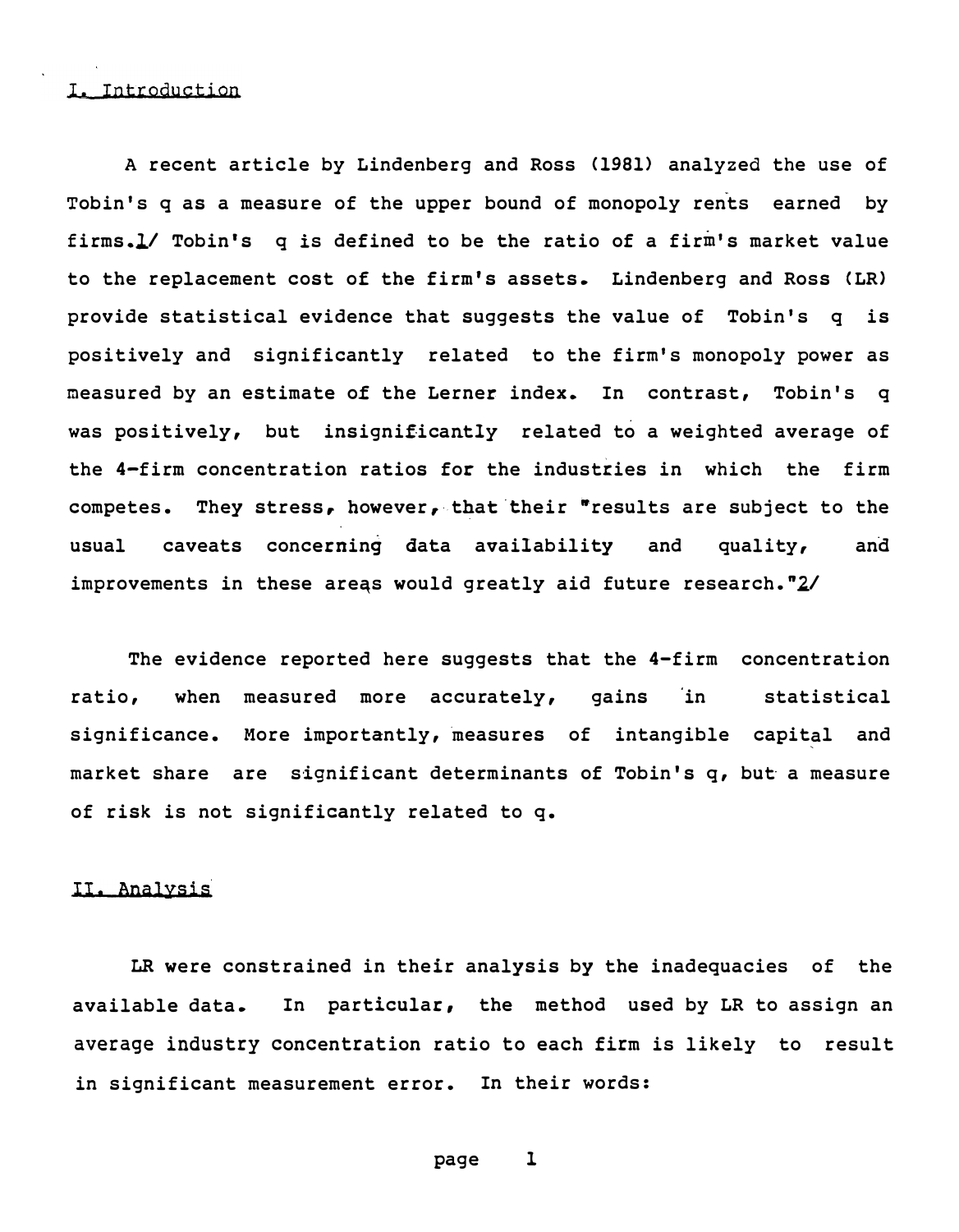Included on the COMPUSTAT tapes are the four-digit SIC codes, but, in some cases, adjustments were made on the tapes to account for a firm doing significant business in several industries with, say, the same thr ee-digit code. For example, if a firm was significantly involved in industries 2011, 2012, 2013, ••• , the recorded SIC code would read 2010.. Consequently, it was necessary to construct averages <weighted by value of shipments) for all three-digit codes, two- digit codes, and so forth. For each firm, there is an associated concentration ratio representing the·share of value of shipments in 1972 of the four largest firms in its 'industry.' (p. 27)

When firms are highly diversified, the SIC code assigned by COMPUSTAT reflects an increased level of aggregation. In addition, any assigned code undoubtedly encompasses markets in which the firm does not compete and excludes markets in which the firm does compete. Furthermore, it is not clear how LR were able to obtain meaningful 4-firm concentration ratios for their reconstructed 'industries.' In general, when two four-digit SIC industries are combined to form an aggregated industry, the four-firm concentration ratio of the aggregated industry will not equal a weighted average of the concentration ratios of the two four-digit industries. For these reasons, the concentration ratios used by LR are likely to be unreliable .

By using firm-level data which were unavailable to LR, the present study is relatively free of measurement error and permits the construction of additional explanatory variables and the testing of alternative hypotheses. Previous research indicates that market share is a better determinant of firm profitability than market concentration. As a predictor of profitability, however, market share can reflect both the efficiency advantages of relative firm size and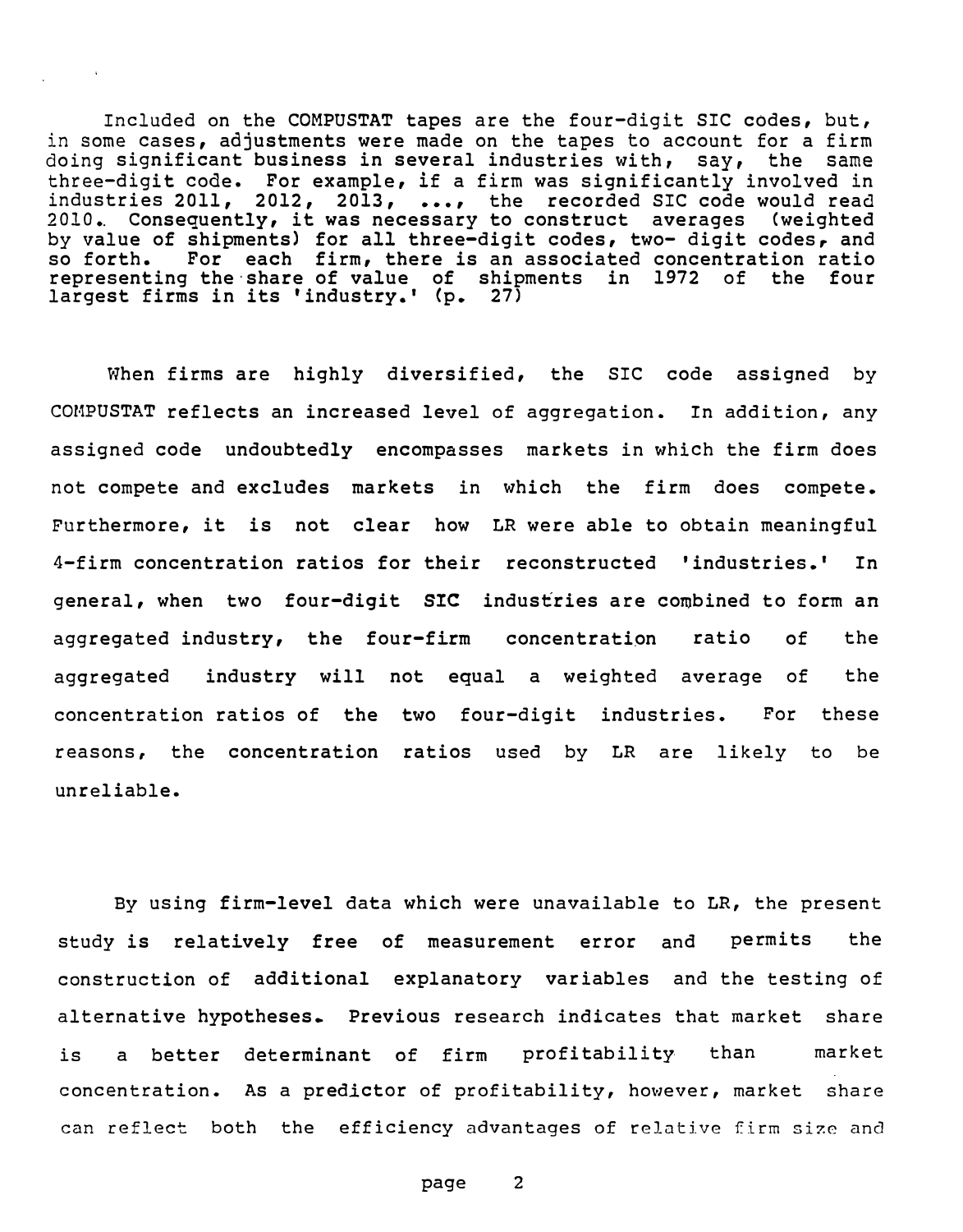variables are required to capture the <u>industry</u> price-increasing effects share could be viewed as a result of a <u>firm-specific</u> price-increasing the price-increasing ability of larger firms. Monte Carlo estimates by Ravenscraft (1981) suggest that, when explaining firm profitability in the presence of scale economies, both concentration and market share of concentration and the cost-reducing benefits of relative firm, size, respectively. While Ravenscraft modeled only the cost-reducing effects of market share, a positive relationship between profit and market effect rather than a cost-reducing effect of market share. $3/$  The market share variable does not, by itself, distinguish between these two interpretations, but rather captures a firm-specific advantage associated with market share.

If a positive profit-market share relationship is the result of a firm-specific price-increasing effect, it is still uncertain whether the higher firm prices reflect some monopoly power associated with market share, or some product quality and differentiation advantage which is correlated with market share. In that we include variables measuring advertising and research and development intensity, the market share variable may be more indicative of a firm-specific price effect resulting from monopoly power or a relative cost advantage enjoyed by firms with larger market share.

Since increased profitability will be reflected in an increased value of q, as higher profits are capitalized into greater market value, it should be possible to use concentration and market share variables to distinguish between collusion and firm-specific effects of market share when explaining Tobin's q. Accordingly, a weighted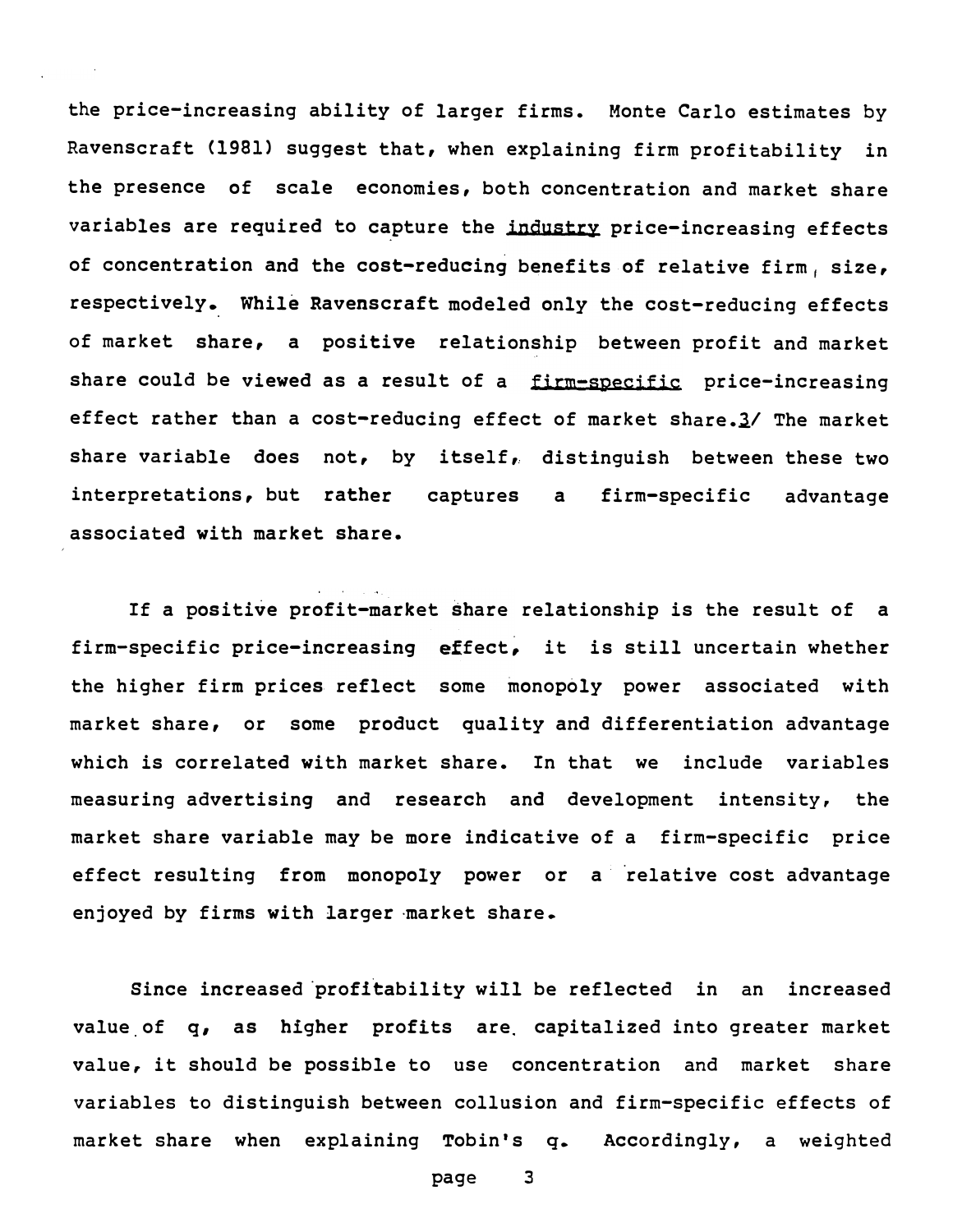average of the firm's market shares will be added to a measure of market concentration to capture any firm specific effects.

A variable not considered by LR is a measure of risk. It is expected that for any given level of profitability, investors will value the earnings.stream less highly as the level of risk increases. Hence, a measure of risk will be added to the regression with the expectation that it will be negatively correlated with Tobin's q.

LR note that their estimates of q did not account for stocks of intangible capital which result from expenditures on advertising and research and development. This means that replacement costs may be biased downward and the value of  $q$  may be biased upward.  $4/$  There is some question, however, concerning the extent to which the effects of advertising are long-lived, thereby creating intangible capital. Clarke (1976) presents evidence which suggests that the effects of most advertising are exhausted within a year. To the extent that Clarke is correct, the significance of an advertising variable would not be due to a correlation between the presence of advertising and an upwardly biased measure of q. Accordingly, measures of advertising and research and development activity will be added to the equation, in part to adjust for elements of intangible capital, to control for differences in product quality and differentiation, and to reflect enhanced control over price.

It should be noted that the estimate of Lerner's index used by LR [ (sales-operating expenses)/ salesl may be viewed more properly as an estimate of the gross sales margin than of the price-cost margin. As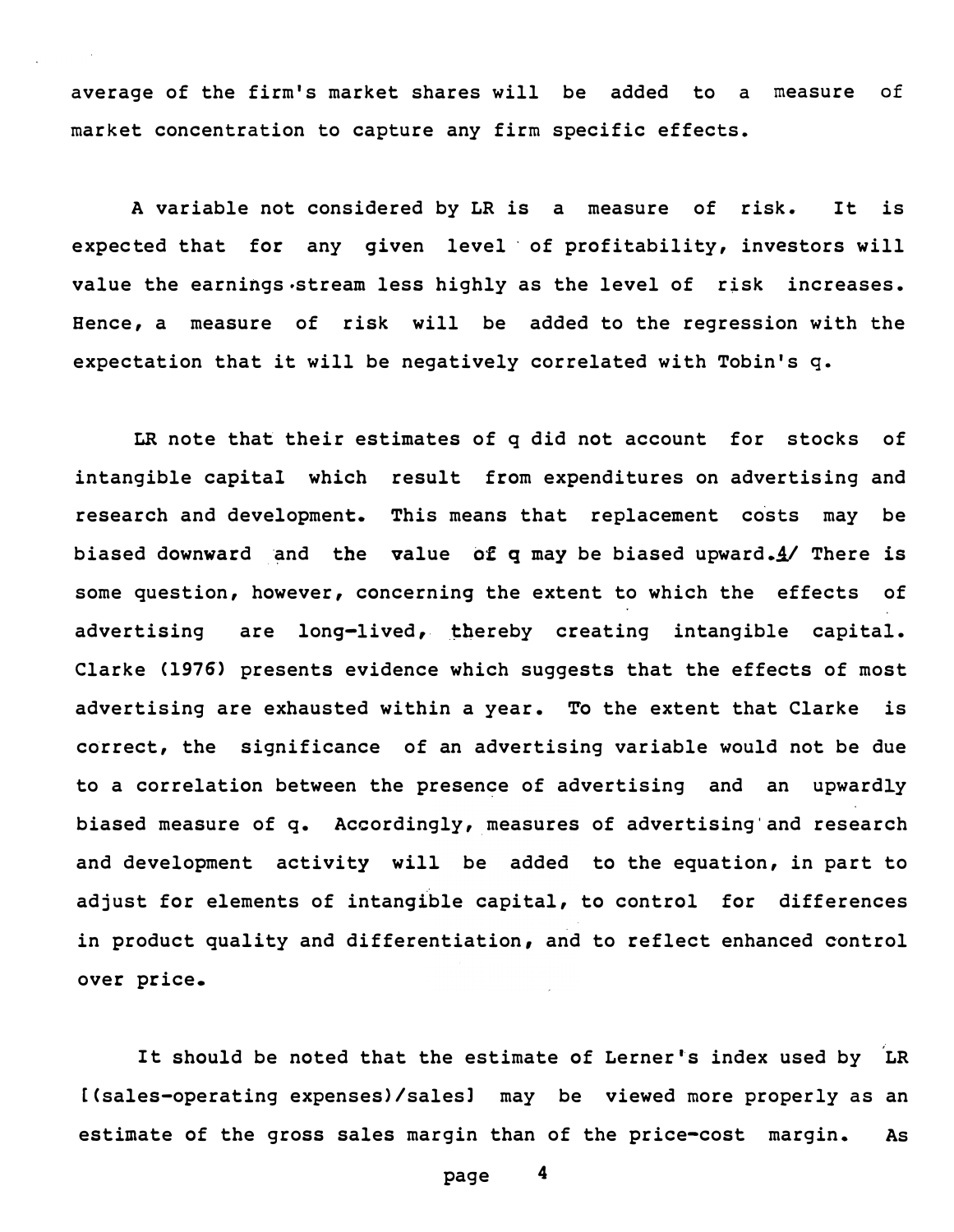such, the Lerner index measures actual performance, regardless of whether such performance is a consequence of market power or greater efficiencies. Accordingly, Lerner's index should be expected to outperform measures of market structure and firm market share.

## III. pata and Variable pescriptions

Most of the data used in the present research are drawn from the 1972 Corporate Patterns Report (CPR) of the Federal Trade Commission, the 1973 Survey of Manufacturers, the concentration ratios published in the 1972 Census of Manufacturers, as adjusted by Weiss and Pascoe (1982), the COMPOSTAT data base and the CRSP data base. The 1972 CPR sample consists of 1239 of the largest manufacturing firms.<sup>5</sup>/ Because some of the 246 firms in the LR sample were non-manufacturing firms, only 200 firms could be matched with the CPR sample.

In the. CPR sample, the value of shipments for each firm is provided according to 5-digit product classes. Following Weiss and Pascoe, the 5-digit product classes were either retained as meaningful economic markets, or aggregated to the 4-digit industry level. In some cases, two or more 4-digit industries were combined to reflect the inter-industry competition. According to these market definitions, the adjusted CPR data were used to compute the proportion  $(a_{i})$  of firm i's total value of shipments  $(s_i)$  in market j: That is:

%·  $a_{i,j} = s_{i,j}/s_{i,j}$ ,  $Z_{i,j}$  $s_i = \sum_{j=i}^{n_i} s_{ij}$ ,  $a_{ij} = s_{ij}/s_i$ ,  $\sum_{j=i}^{n_i} a_{ij} = 1$ , where  $s_{ij}$  is the value of shipments of firm i in market  $j$ , and n is the number of markets served by firm i.

By using the total value of shipments  $(S;)$  of all firms in market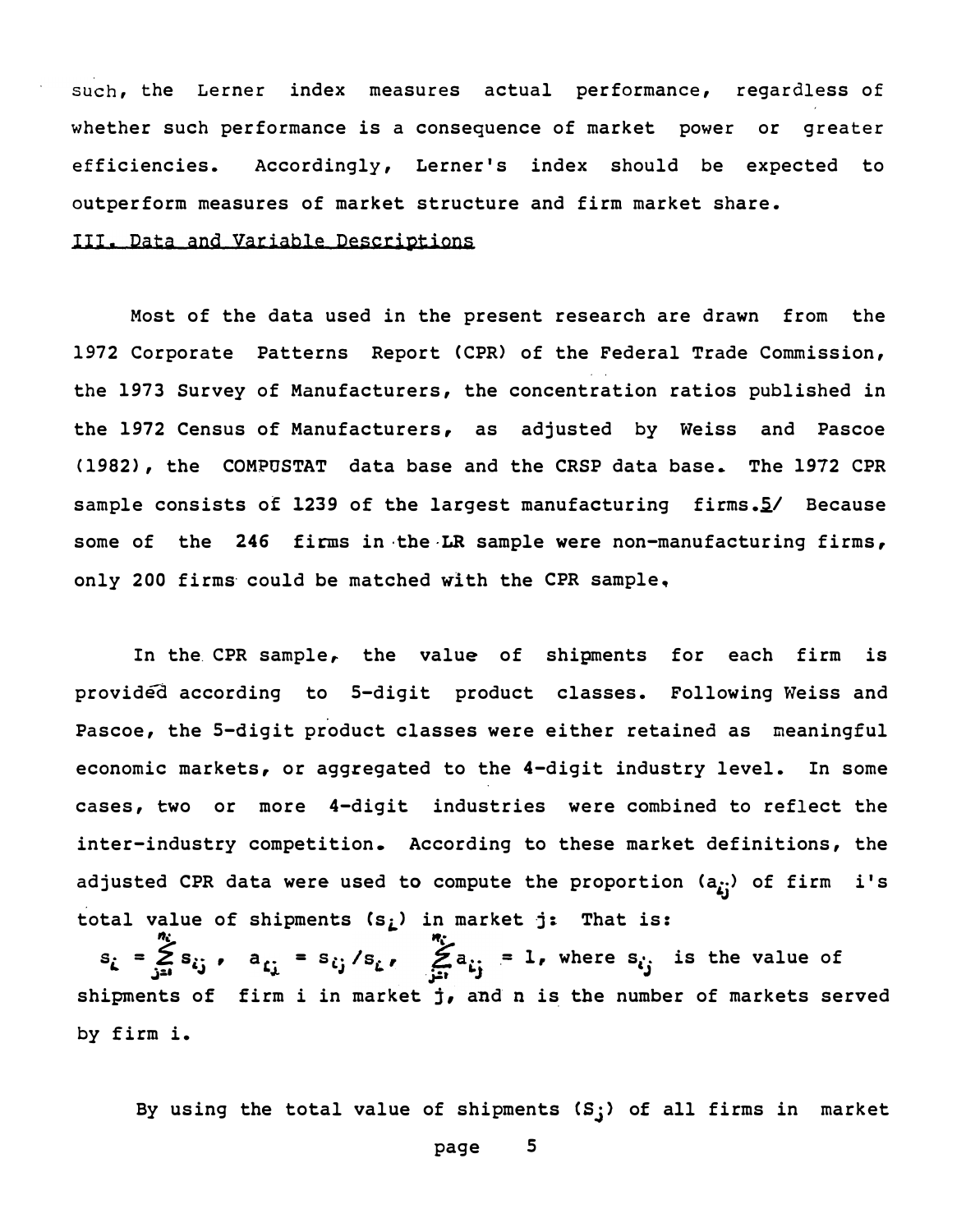j, as provided in the 1973 Survey of Manufacturers, 6/ it is possible to compute each firm's market share:  $m_{i,j} = s_{i,j}/S_j$ . A weighted average of a firm's market shares can be calculated as

'ft  $\sum_{j=i} a_{ij} m_{ij}$  = MKTSHR<sub>i</sub>.

By using the values of  $a_{\xi}$ ; for each firm, it is possible to calculate weighted averages of various market-wide statistics. In addition to adjusting the 1972 concentration ratios to reflect more meaningful product market definitions, Weiss and Pascoe adjusted the 4-firm concentration ratios to reflect imports, exports and regional markets created by transportation costs. By using their adjusted 4-firm concentration ratio  $\check{}\;$  (cr4w), a weighted average can be calculated for each firm:

"c ے a<br>تأ  $(cr4w_j) = CR4W_j$ .

A Herfindahl measure of market concentration (herf; ) was calculated for each market using the CPR data:

 $\sum_{i=1}^{N} m_{i}$  = herf<sub>j</sub>, where  $q_i$  is the number of CPR firms in market j. Since the CPR sample does not contain all firms, the value of herf is biased downward. The weighted average of the Herfindahl indexes for the markets in which a firm participates is

$$
\sum_{j=1}^{\infty} a_{ij} \text{ herf}_j = \text{EERF}_i.
$$

Two variables have been computed to measure the importance of advertising and research and development in the firm's market (s). The value of the firm's advertising variable (AD) was computed as a weighted average of IRS industry advertising-sales ratios, where the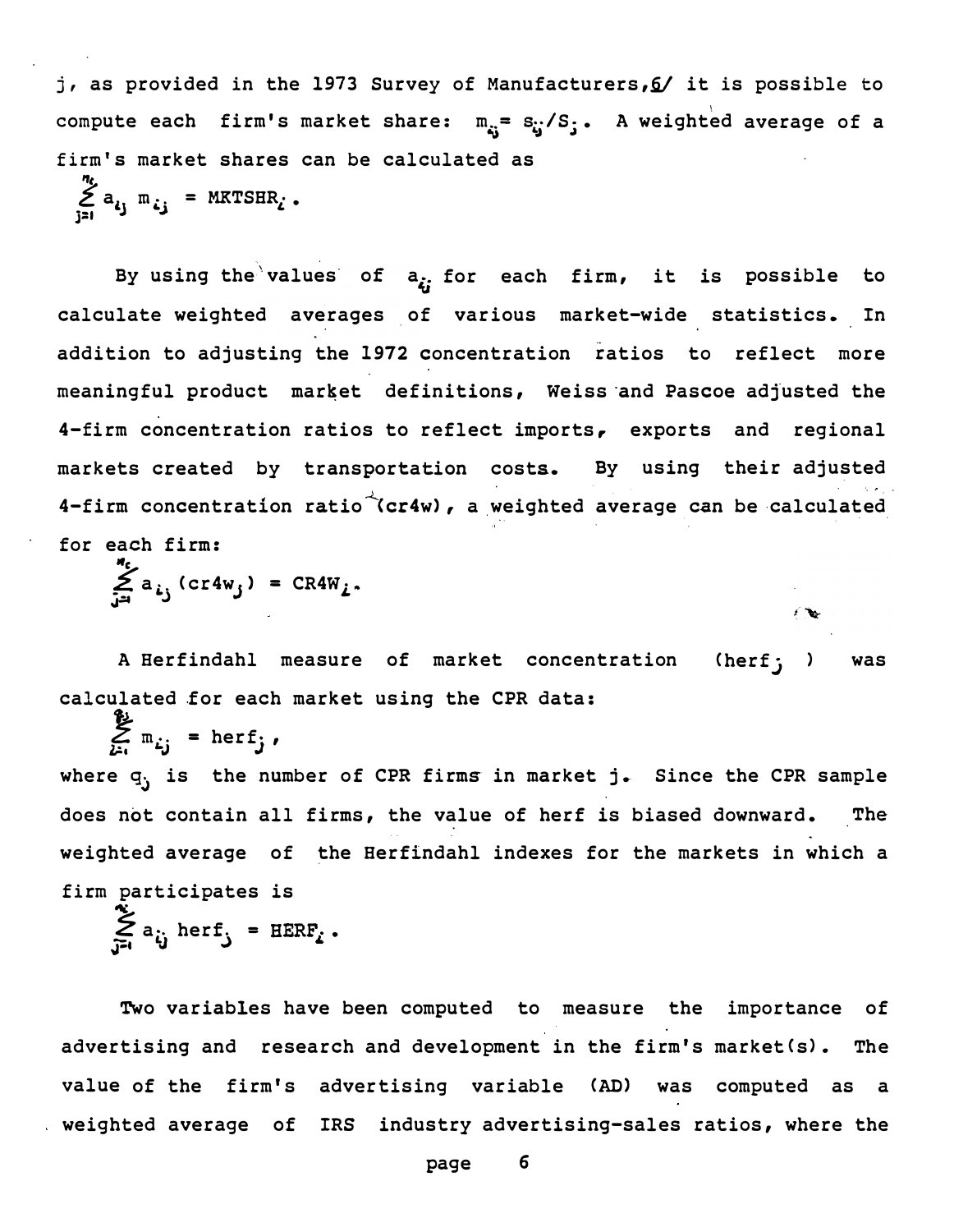Science Indicators (NSF). I/ Both these variables should be viewed as weights were the fraction of a firm's sales in each industry. The patent variable (RD) was computed in the same-way-using-data-from prox ies, the accuracy of which depends on the stability of the industry averages over time and tbe uniformity of advertising and research and development activity across firms within each industry.

A measure of risk, BETA72 $<sub>i</sub>$ , is calculated according to the capital</sub> asset pricing model using monthly security returns over the period of 1968-1972. The data are drawn from the CRSP data file. It was also possible to obtain an average risk measure,  $ABETA_i$ , over the 1960-1977 period. (For regressions using the BETA72, ABETA, AD and RD variables, insufficient data required that the sample be reduced to observations.) And finally, following LR, the Lerner index of monopoly power, LER72; , is approximated by the ratio of (sales-operating expenses)/sales for 1972. 155

The explanatory variables described above were used to explain Tobin's q as of 1972: TOBIN72;. Although the CPR data are for 1972, the fact that market structure variables change slowly over time suggests that the average of the q ratio over the period of 1960-77, TOBINQA $<sub>i</sub>$ , may also exhibit a systematic relation with the explanatory</sub> variables. When explaining TOBINQA  $\overline{L}$ , the average of Lerner's index from 1960 to 1977, AVELER<sub>i</sub>, was used in place of LER72<sub>i</sub>.<sup>g</sup>/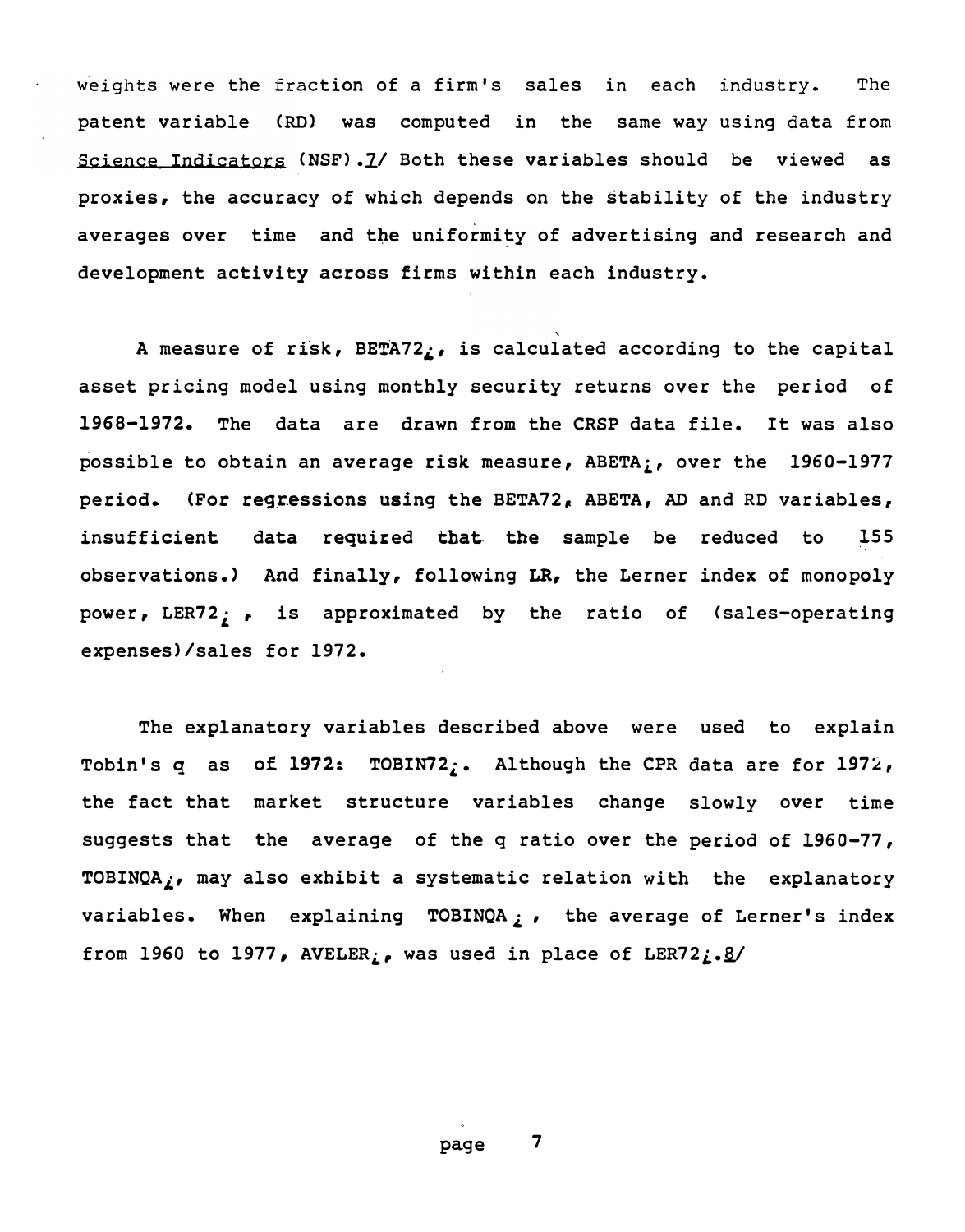The weighted average of the adjusted  $4$ -firm concentration ratios, CR4W, appears to be a significant determinant of the average value of  $q$ over the 1960-77 period, TOBINQA. See Table 1. However, the improved measurement of concentration does not produce statistically signi£icant results in explaining TOBIN72, the value of q in a single year. $\mathcal{B}/$  The estimated value of the Herfindahl measure of concentration, although biased, does provide a notable statistical improvement over the 4-firm measure of concentration. Further improvements are obtained by market share and the estimated Lerner index.

The Herfindahl measure of concentration is combined with market share to distinguish between the collusion and market share effects. Equations 5 and 10 in Table 1 fail to reveal any evidence of collusion. The significance of the market share variable could be due to relative efficiency or firm-specific attributes associated with market share which permit firms to increase profits.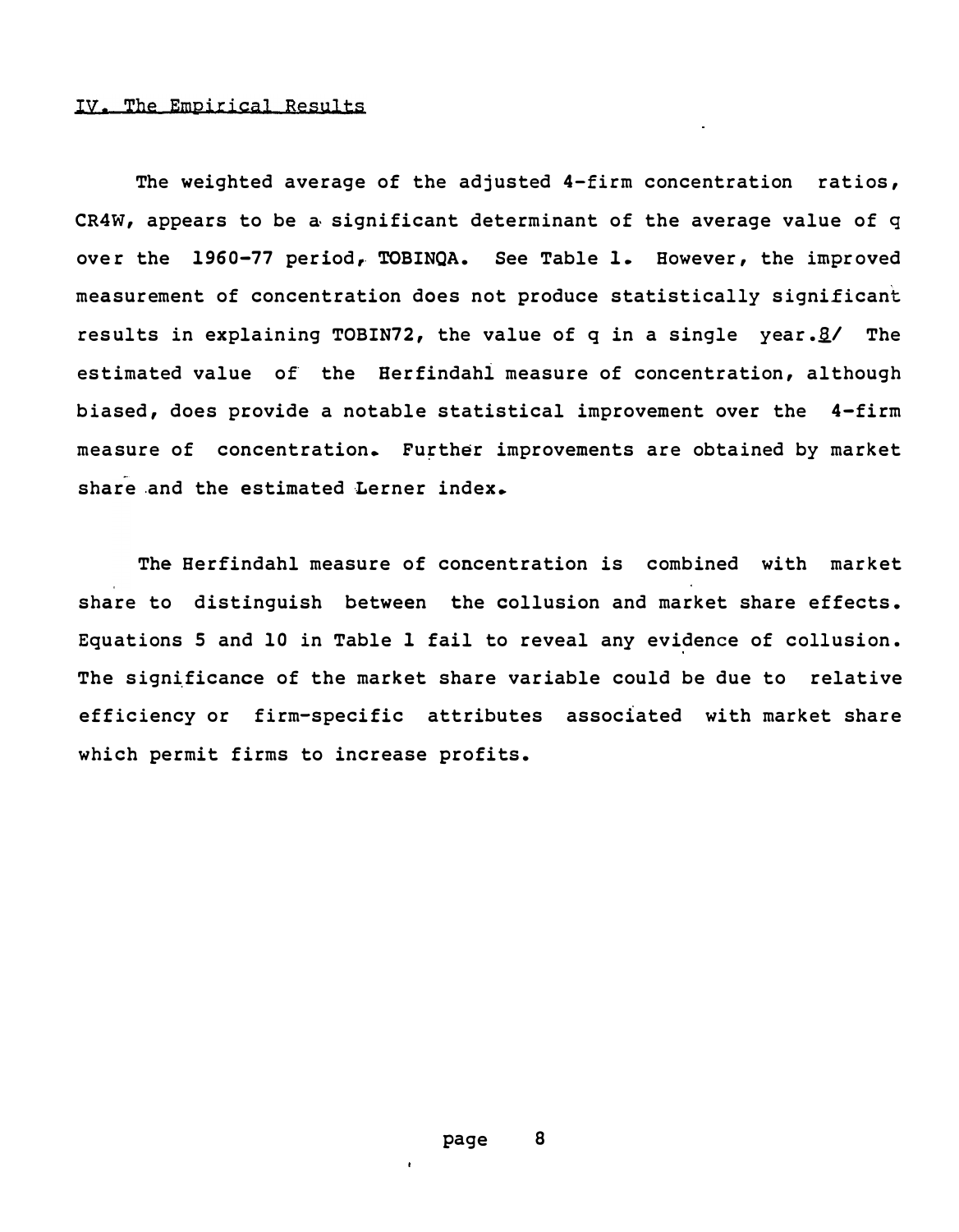## TABLE 1

#### Dependent Variable: TOBINQA

| Reg.         |                                           | Estimated            |                      |           |
|--------------|-------------------------------------------|----------------------|----------------------|-----------|
| #            | Variable                                  | Coefficient          | t-ratio              | R-squared |
| $\mathbf{1}$ | INTERCEPT<br>CR4W                         | 0.82<br>1.57         | 3.06<br>2.89         | .04       |
| $\mathbf{2}$ | INTERCEPT                                 | 1.10                 | 8.77                 |           |
|              | <b>HERF</b>                               | 4.79                 | 4.62                 | .10       |
| 3            | INTERCEPT<br><b>MKTSHR</b>                | 1.14<br>4.22         | 11.01<br>5.69        | .14       |
| 4            | INTERCEPT<br><b>AVELER</b>                | 0.13<br>9.62         | 0.77<br>9.42         | .31       |
| 5            | INTERCEPT<br><b>MKTSHR</b><br><b>HERF</b> | 1.13<br>3.92<br>0.51 | 9.12<br>3.17<br>0.03 | .14       |

 $\sim 10^{11}$  k

#### Dependent Variable: TOBIN72

| 6  | INTERCEPT<br>CR4W                                | 1.13<br>0.92         | 3.15<br>1.29         | .01 |
|----|--------------------------------------------------|----------------------|----------------------|-----|
|    | INTERCEPT<br><b>HERF</b>                         | 1.27<br>3.02         | 7.47<br>2.15         | .02 |
| 8  | INTERCEPT<br><b>MKTSHR</b>                       | 1.25<br>3.13         | 8.77<br>3.09         | .05 |
| 9  | INTERCEPT<br>LER72                               | 0.37<br>$8 - 29$     | 1.85<br>6.49         | .18 |
| 10 | <b>INTERCEPT</b><br><b>MKTSHR</b><br><b>HERF</b> | 1.29<br>3.78<br>1.10 | 7.66<br>2.23<br>0.48 | .05 |

200 observations

One factor which may be related to market share and which may give firms greater control over price is differentiation and product quality arising from advertising and research and development. The inclusion of advertising and research and development variables should not only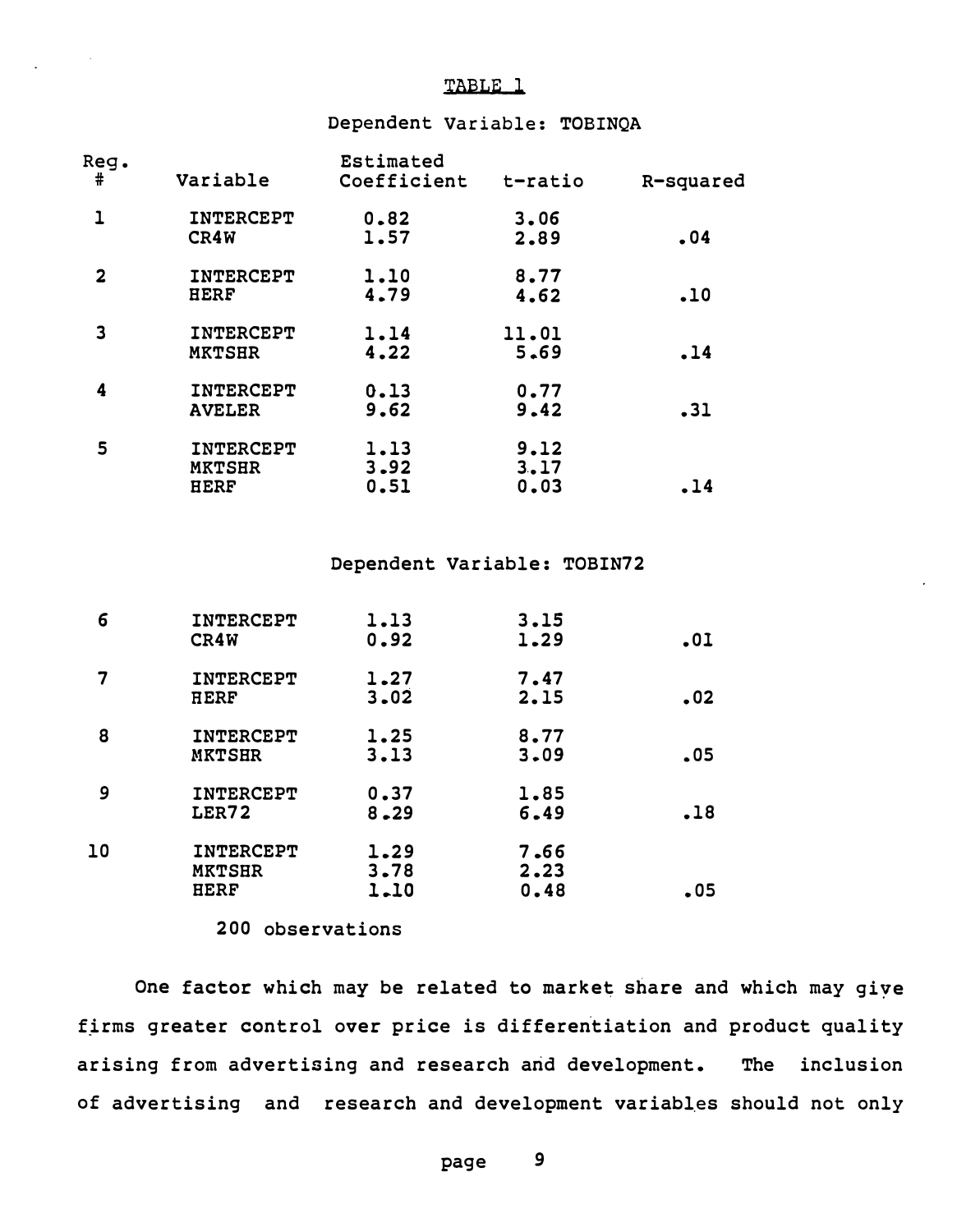help compensate for the measurement problems noted by LR in their estimates of q, but help determine whether MKTSHR's significance reflects a potential correlation between market share and product characteristics.

## TABLE 2

Dependent Variable: TOBINQA

| INTERCEPT            | <b>AVELER</b>  | <b>MKTSHR</b>   | AD.                         | RD.            | <b>ABETA</b>         | $R-Sq.$ | Obs. |
|----------------------|----------------|-----------------|-----------------------------|----------------|----------------------|---------|------|
| 0.07<br>(0.28)       | 8.42<br>(8.12) | 2.54<br>(3, 76) |                             |                |                      | .36     | 200  |
| $-0.01$<br>$(-0.05)$ | 6.70<br>(7.29) | 1.68<br>(2, 77) | 0.17<br>(5, 63)             | 0.17<br>(1.41) |                      | .45     | 155  |
| 0.05<br>(0.25)       | 6.65<br>(7.17) | 1.67<br>(2.74)  | 0.17<br>$(5, 47)$ $(1, 45)$ | 0.18           | $-0.07$<br>$(-0.50)$ | .45     | 155  |

## Dependent Variable: TOBIN72

| <b>INTERCEPT</b> | LER72              | <b>MKTSHR</b>   | <b>AD</b>       | RD.            | BETA72               | $R-Sq$ . | Obs. |
|------------------|--------------------|-----------------|-----------------|----------------|----------------------|----------|------|
| 0.29<br>(1.40)   | 7.71<br>(5, 85)    | 1.63<br>(1.68)  |                 |                |                      | .19      | 200  |
| 0.13<br>(0.62)   | 5.90<br>(5.00)     | 0.72<br>(0, 81) | 0.21<br>(4, 85) | 0.21<br>(0.94) |                      | .28      | 155  |
| 0.61<br>(0.68)   | $5 - 10$<br>(4.01) | 0.71<br>(0.81)  | 0.20<br>(4.35)  | 0.20<br>(1.14) | $-0.43$<br>$(-1.61)$ | .29      | 155  |
| t-values in $()$ |                    |                 |                 |                |                      |          |      |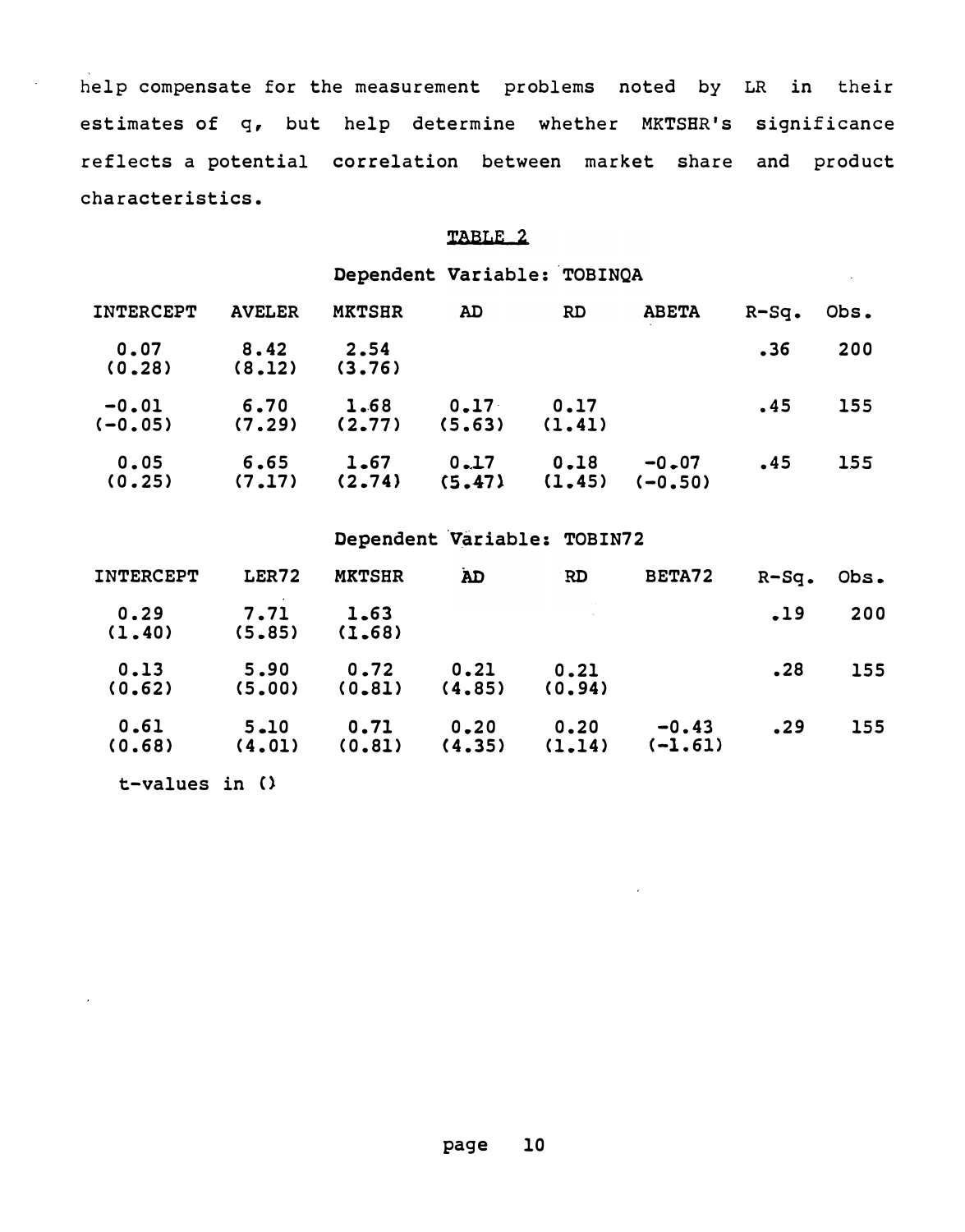Because the Lerner index captures actual performance and market share reflects only the potential for superior performance, MKTSER should be insignificant when included along with the Lerner index CAVELER or LER72). It is clear from Table 2, however, that MKTSHR is significant in explaining TOBINQA, although it does lose significance in the TOBIN72 equation. MKTSHR retains its significance in the TOBINQA equation when AD and RD are added, suggesting the MKTSHR is not reflecting product characteristics. The measure of risk has the anticipated sign, but is insignificant.

#### V, Conclusion

The empirical results reported here reflect more accurate measures of market structure than available to LR, the use of market share and risk variables, and adjustments to account for intangible capital and p roduct characteristics. The evidence indicates that while the estimates of Lerner's index remain the strongest determinant of Tobin's q, market share continues to play a significant role in explaining the average value of q, even after the advertising, research and development, and risk have been made. Whether market share reflects relative efficiency, firm-specific market power, or only reflects misspecification and remaining measurement error, remains to be determined.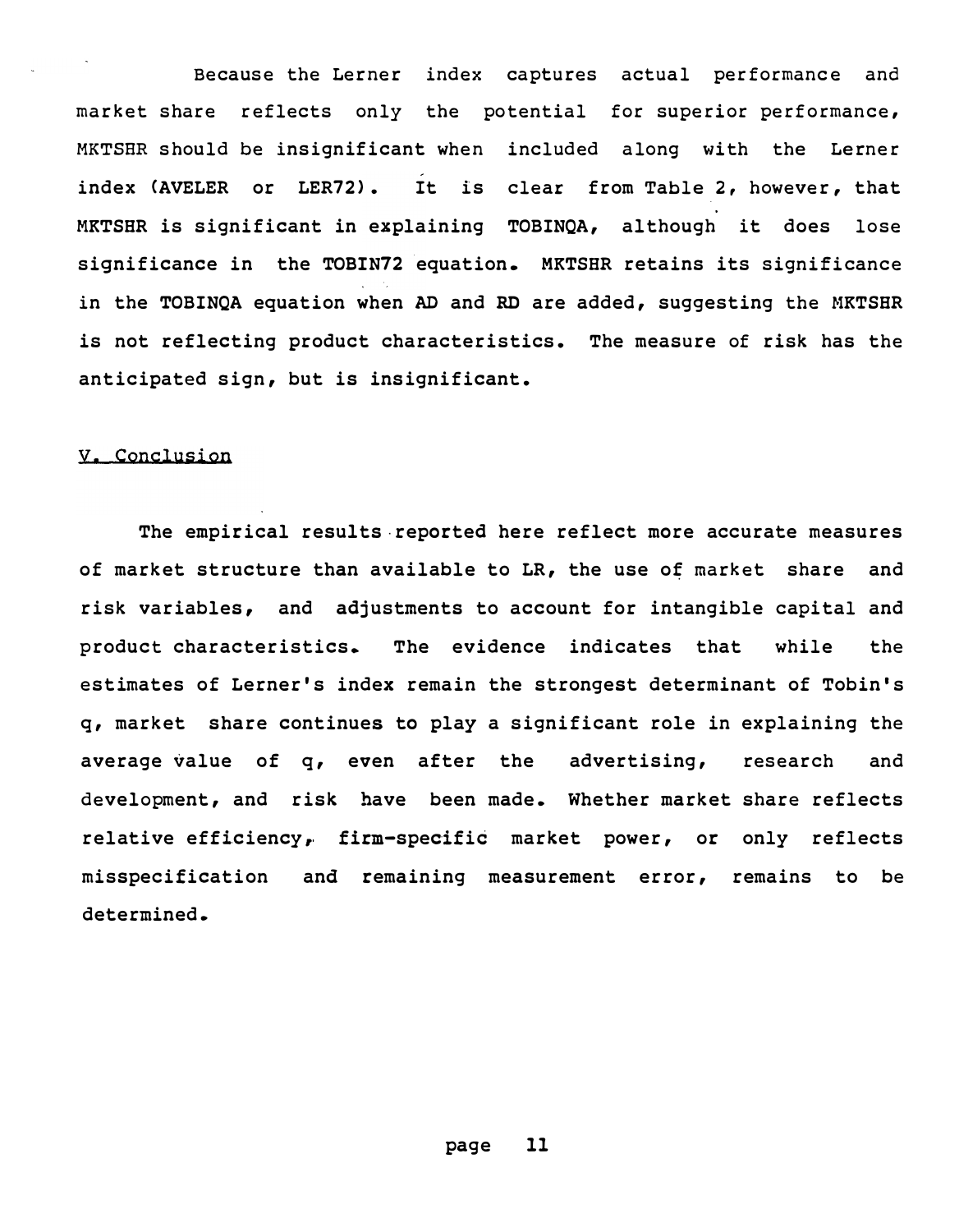Footnotes

1/ The paper by Lindenberg and Ross is the most rigorous analysis of Tobin's q in the context of industrial organization research.

2/ Lindenberg and Ross (1981), p. 30.

3/ Ravenscraft (1981), p. 7.

 $4/$  Lindenberg and Ross (1981), p. 17.

5/ The FTC CPR does not include 64 firms which reported value of s hipments by S-digit product classes, but had a total value of s hipments below SO million. Those 64 firms are included in the data base used in this study.

/ The 1973 Survey of Manufactureres contains corrections to the total value of shipments published in the 1972 Census of Manufacturers.

11 The variables for advertising and research and development were supplied by Dennis c. Mueller.

i/ The values of q for 1972 were kindly supplied by Stephen Ross. The average values of q over the 1960-77 period were published in Lindenberg and Ross (1981).

 $9/$  The LR results which are comparable to equation #5 are  $q = 1.46 + .27$  (CR4), with a t-ratio for concentration (CR4) of 0. 63 and an.R-squared of 0. 01.